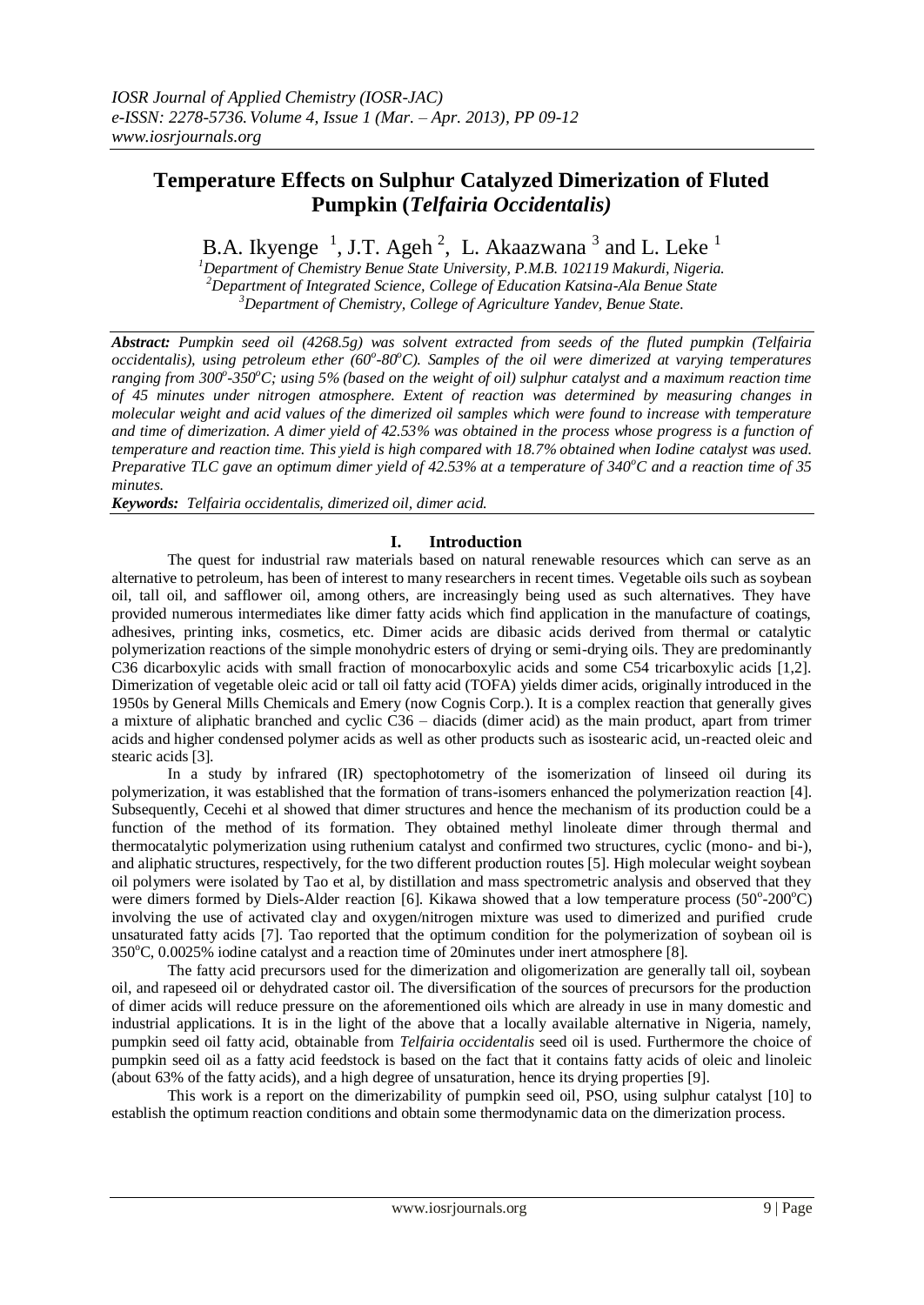#### **Experimental**

Pumpkin seed oil, PSO, was solvent extracted from seeds (obtained at the Ibagwa market, near Nsukka, Enugu State), using low boiling petroleum ether (60°-80°C). The oil extracted was water degummed and alkali refined.

Modified method of Tao [10] was used for dimerization of pumpkin seed oil.

Dimer yield was determined by preparative thin layer chromatography using a mixture of solvents consisting of n-hexane, diethyl ether and glacial acetic acid in the ratio 7: 2.9: 1. Both the extracted and the dimerized PSO samples were characterized using A.O.A.C. methods [11]. The following physicochemical properties: acid value, saponification value, specific gravity, refractive index and iodine value were also determined using the methods described by A.O.A.C.[11]. The molecular weight and acid values of dimer acid samples were determined by cryoscopic method and colour by (Gardner).

#### **II. Results And Discussion**

The physicochemical properties of *Telffairia Occidentalis* are shown in Table 1.0. The oil yield of 46% indicates its potential in the manufacture of oleochemicals and falls within the value as reported in literature [9]. The iodine value of 115.3 indicated that the oil is semi-drying oil consisting predominantly of poly unsaturated fatty acids, with a potential in surface coating.

| Table 1.0 Physicochemical Properties of Telffairia Occidentalis |                   |  |  |
|-----------------------------------------------------------------|-------------------|--|--|
| <b>Property</b>                                                 | <b>Value</b>      |  |  |
| Oil yield                                                       | $46\% \pm 0.71$   |  |  |
| Refractive index                                                | $1.466 \pm 0.002$ |  |  |
| Acid value (mg/KOH)                                             | $3.68 \pm 0.21$   |  |  |
| Saponification (mg/KOH)                                         | $198.6 \pm 0.21$  |  |  |
| Iodine value                                                    | $115.3 \pm 0.05$  |  |  |
| Colour (Gardner)                                                | $5 \pm 0.00$      |  |  |

The molecular weights obtained from cryoscopic determination of dimer acid samples drawn at an interval of 5 minutes are shown in Table 2.0. The molecular weight was found to increase with time and temperature of reaction. This was due to increase rate of polymerization with temperature and time [12].

|          |                                                                                                                                  | <b>Table 2.0 Molecular Weight of the Different Actus Samples</b> |                 |                 |                 |                 |
|----------|----------------------------------------------------------------------------------------------------------------------------------|------------------------------------------------------------------|-----------------|-----------------|-----------------|-----------------|
| Time     | $300^{\circ}$ C                                                                                                                  | $310^{\circ}$ C                                                  | $320^{\circ}$ C | $330^{\circ}$ C | $340^{\circ}$ C | $350^{\circ}$ C |
| (Min)    |                                                                                                                                  |                                                                  |                 |                 |                 |                 |
| $\Omega$ | $937.80 + 0.06$ $965.78 + 1.36$ $969.62 + 0.76$ $972.52 + 0.87$ $987.52 + 0.97$ $1029.62 + 1.62$                                 |                                                                  |                 |                 |                 |                 |
|          | $1333.30 \pm 0.35$ $1492.53 \pm 0.67$ $1503.75 \pm 0.89$ $1503.75 \pm 0.76$ $1508.29 \pm 0.70$ $1536.42 \pm 0.56$                |                                                                  |                 |                 |                 |                 |
|          | $10\quad 1515.15 \pm 0.53\quad 1538.46 \pm 0.51\quad 1563.72 \pm 0.87\quad 1563.72 \pm 1.76\ 1591.09 \pm 1.41\ 1601.28 \pm 0.96$ |                                                                  |                 |                 |                 |                 |
|          | $15$ $1574.80 \pm 0.37$ $1587.30 \pm 0.93$ $1632.65 \pm 0.67$ $1632.65 \pm 0.85$ $1644.74 \pm 0.93$ $1647.45 \pm 0.43$           |                                                                  |                 |                 |                 |                 |
| 20       | $1639.34 + 0.24$ $1652.89 + 0.56$ $1687.76 + 0.89$ $1687.76 + 2.00$ $1686.34 + 1.60$ $1690.62 + 1.10$                            |                                                                  |                 |                 |                 |                 |
| 25.      | $1666.67 + 0.67$ $1680.67 + 1.51$ $1760.56 + 1.12$ $1760.56 + 0.51$ $1776.20 + 0.82$ $1780.94 + 0.56$                            |                                                                  |                 |                 |                 |                 |
| 30       | $1716.74 \pm 1.47$ $1739.67 \pm 0.98$ $1765.22 \pm 0.80$ $1765.56 \pm 1.90$ $1785.71 \pm 0.96$ $1780.42 \pm 0.72$                |                                                                  |                 |                 |                 |                 |
| 35       | $1785.71 + 0.57$ $1739.72 + 0.37$ $1831.50 + 0.24$ $1830.82 + 1.10$ $1845.02 + 0.76$ $1848.43 + 0.91$                            |                                                                  |                 |                 |                 |                 |
| 40       | $1801.80 \pm 0.37$ $1818.18 \pm 0.47$ $1848.43 \pm 0.37$ $1848.76 \pm 0.80$ $1865.67 \pm 1.02$ $1870.91 \pm 0.82$                |                                                                  |                 |                 |                 |                 |
|          | $45$ 1834.86 $\pm$ 0.36 1836.54 $\pm$ 0.62 1856.57 $\pm$ 1.07 1858.64 $\pm$ 0.67 1879.70 $\pm$ 1.74 1893.94 $\pm$ 1.32           |                                                                  |                 |                 |                 |                 |

# **Table 2.0 Molecular Weight of the Dimer Acids Samples**

Plot of molecular weight as a function of time at various temperatures of the reaction Fig. 1 illustrates this increasing trend.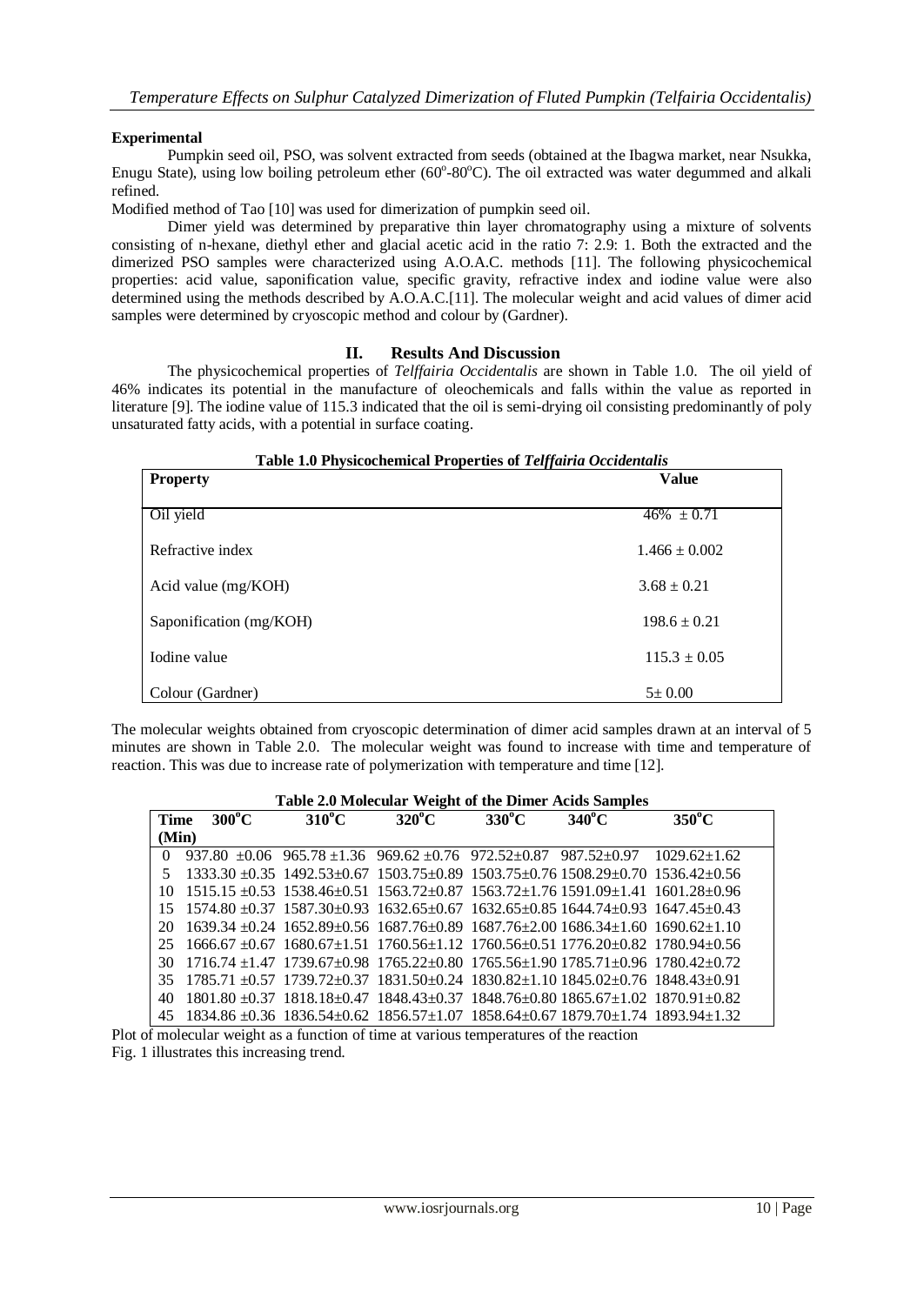

Table 3.0 shows the results of the acid values of dimer acid samples drawn at an interval of five minutes and temperature range between  $300-350^{\circ}$ C

| <b>Table 3.0: Acid Values of Dimer Acid Samples</b> |                  |                  |                  |                  |                  |                  |
|-----------------------------------------------------|------------------|------------------|------------------|------------------|------------------|------------------|
| <b>Time</b>                                         | $300^{\circ}$ C  | $310^{\circ}$ C  | $320^{\circ}$ C  | $330^{\circ}$ C  | $340^{\circ}$ C  | $350^{\circ}$ C  |
| (Min)                                               |                  |                  |                  |                  |                  |                  |
| $\Omega$                                            | $3.96 \pm 0.43$  | $5.76 \pm 1.94$  | $6.26 \pm 0.45$  | $8.67 \pm 0.04$  | $9.18 \pm 0.87$  | $12.22 \pm 0.25$ |
| 5                                                   | $4.82 \pm 0.89$  | $6.31 \pm 0.89$  | $7.35 \pm 2.03$  | $9.67 \pm 0.40$  | $11.67 \pm 0.49$ | $14.67 \pm 0.45$ |
| 10                                                  | $5.75 \pm 0.08$  | $7.82 \pm 0.04$  | $8.23 + 0.75$    | $10.52+0.47$     | $13.61 \pm 1.63$ | $16.28 \pm 0.64$ |
| 15                                                  | $7.67 \pm 0.17$  | $8.52 + 0.48$    | $9.42 + 1.46$    | $11.63 \pm 0.31$ | $15.73 + 0.45$   | $19.62 \pm 0.03$ |
| 20                                                  | $8.62 \pm 1.32$  | $9.07 + 2.32$    | $11.25 \pm 0.97$ | $13.61 \pm 0.27$ | $17.56 \pm 0.16$ | $21.55 \pm 0.02$ |
| 25                                                  | $9.32 \pm 0.75$  | $10.50 \pm 0.75$ | $12.62 \pm 1.87$ | $15.16 \pm 0.73$ | $19.32 \pm 0.08$ | $25.62 \pm 0.04$ |
| 30                                                  | $10.56 \pm 0.09$ | $11.63 + 1.01$   | $13.55 \pm 0.89$ | $17.23 + 0.42$   | $20.64 + 0.47$   | $28.15 \pm 0.06$ |
| 35                                                  | $12.44 \pm 2.02$ | $13.64 \pm 1.75$ | $14.96 \pm 1.09$ | $19.32 \pm 0.56$ | $23.62 \pm 0.65$ | $31.63 \pm 0.05$ |
| 40                                                  | $14.63 \pm 1.62$ | $15.49 \pm 1.17$ | $16.56 \pm 0.49$ | $21.44 \pm 0.64$ | $26.88 \pm 0.41$ | $35.60 \pm 0.23$ |
| 45                                                  | $16.78 \pm 0.00$ | $17.26 \pm 2.63$ | $19.62 \pm 0.48$ | $23.52 \pm 0.05$ | $28.13 \pm 0.76$ | $39.60 \pm 0.06$ |

From Table 3.0, the acid values increases steadily with time and temperature of reaction. This implies that more acid groups were formed with increase in temperature and time elapse. This increase could be attributed to the production of free fatty acids during isomerization of bonds [13]. Plot of acid values as a function of time, Fig 2, illustrates this trend.



The results of the preparative TLC are given in (Table 1.2). The samples were selected at different temperatures at the dimerization time interval of 35 minutes to establish the optimum temperature of dimerization. The percentage yield increases with temperature up to 340°C. However there was a decrease in the percentage dimer from 350°C. This could be due to the formation of higher polymerization product of dimerization notably trimer.